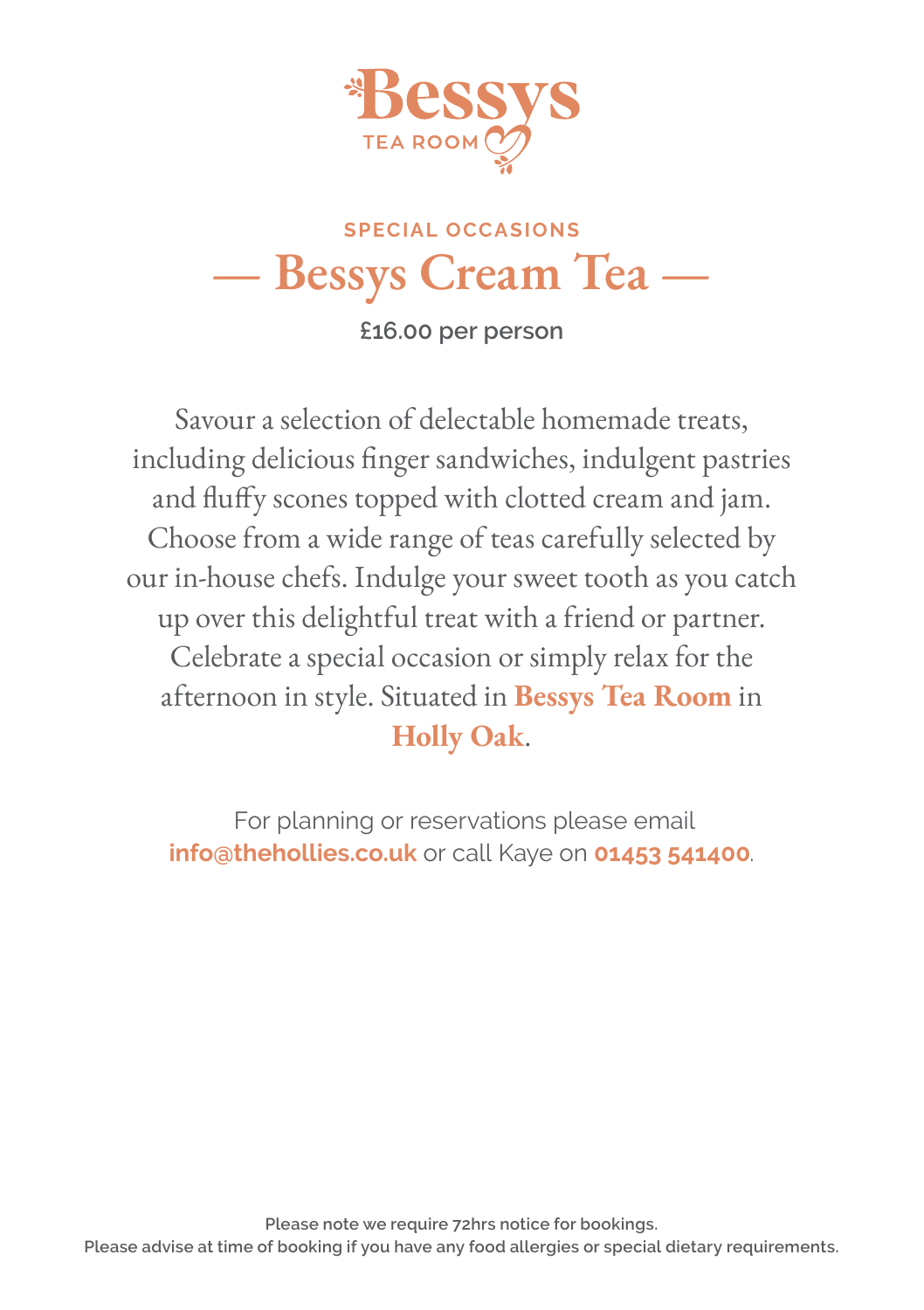

# **SPECIAL OCCASIONS — Garden Menu —**

**£16.00 per person**

## Sandwich platter (white & wholemeal) **Choose three from the following**

Honey glazed ham, salad & mustard Coronation chicken Egg & mustard cress Cheddar & sweet pickle Tuna & cucumber

## Home baked quiches, sausage rolls, pies & crudités **Choose three from the following**

Broccoli & stilton quiche Wild mushroom & leek quiche Bacon & caramelised onion quiche Pork, apple & sage sausage rolls Scotch eggs Pork pie with onion marmalade Vegetable crudités with dips

## Selection of cakes & pastries **Choose three from the following**

Scones with jam & clotted cream Lemon drizzle cake Coffee & walnut cake Victoria sandwich Chocolate brownie

— Unlimited tea, coffee, fruit juice and water

Please notify your host/ hostess if you have any food allergies or special dietary requirements. **Extra choices can be added at additional cost per person.**

**Minimum of 15 guests and maximum of 50 guests with reservations one week in advance.**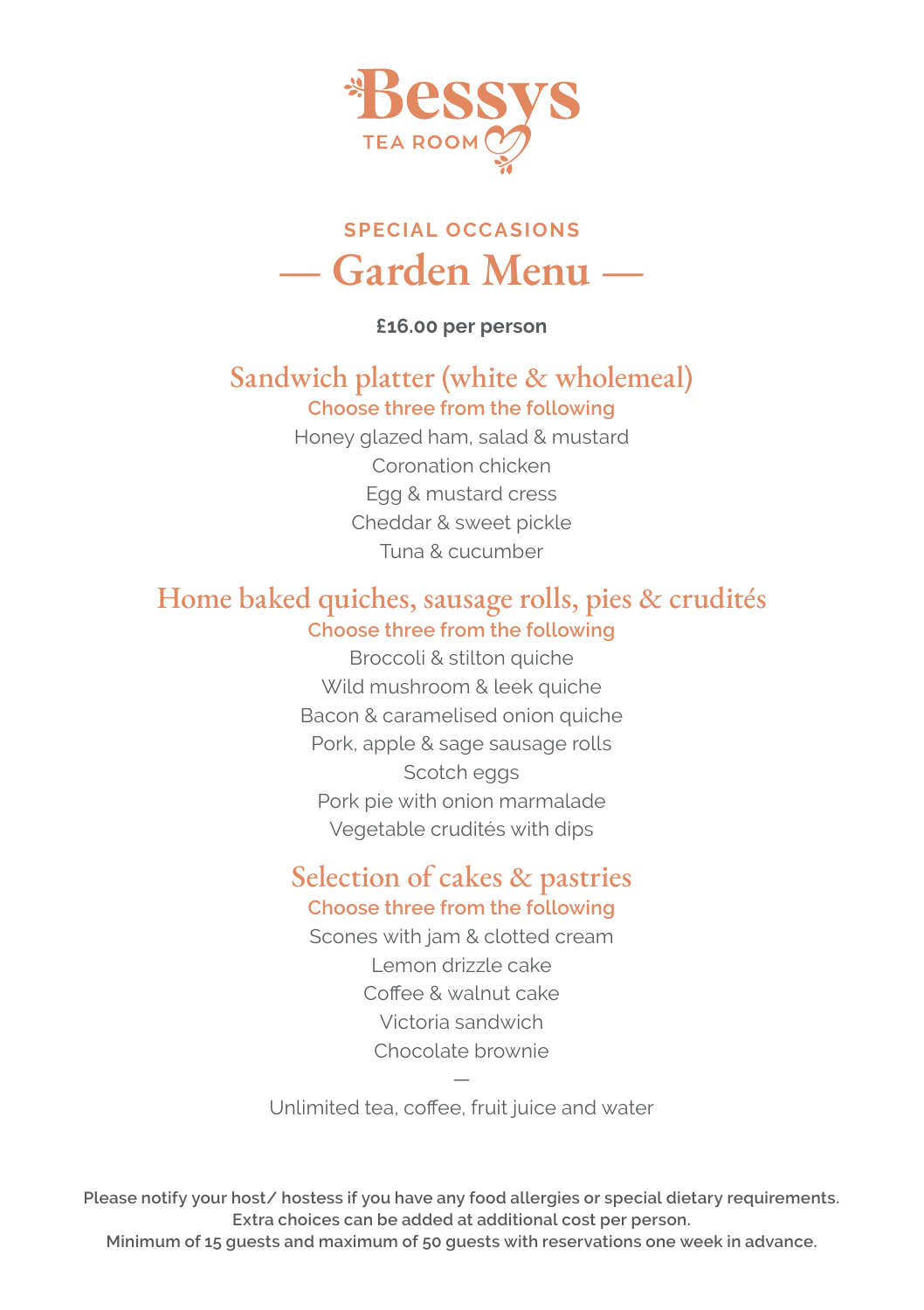

# **SPECIAL OCCASIONS — Greenhouse Menu —**

### **£21.00 per person**

### Cold canapés **Choose three from the following**

Smoked salmon, cream cheese & chive blini Mini Yorkshire pudding with roast beef & horseradish Cheese pastry cups filled with goat's cheese & glazed beetroot Coronation chicken in filo cups Vol au vents filled with prawn cocktail

### Hot canapés **Choose three from the following**

Home made pork, rosemary & cheddar sausage rolls Leek & wild mushroom tartlets Thai fishcakes with sweet chilli dipping sauce Chicken & sesame goujons with BBQ sauce Beef kebab with green peppercorn dipping sauce

# **Desserts**

### **Choose three from the following**

Chocolate & raspberry tartlets Choux buns filled with passionfruit cream Strawberry & custard puff pastry slice Apple & blackberry crumble tartlets Mini lemon meringue pie Salted caramel & banana tartlets

— Unlimited tea, coffee, fruit juice and water

Please notify your host/hostess if you have any food allergies or special dietary requirements. **Extra choices can be added at additional cost per person.**

**Minimum of 15 guests and maximum of 50 guests with reservations one week in advance.**